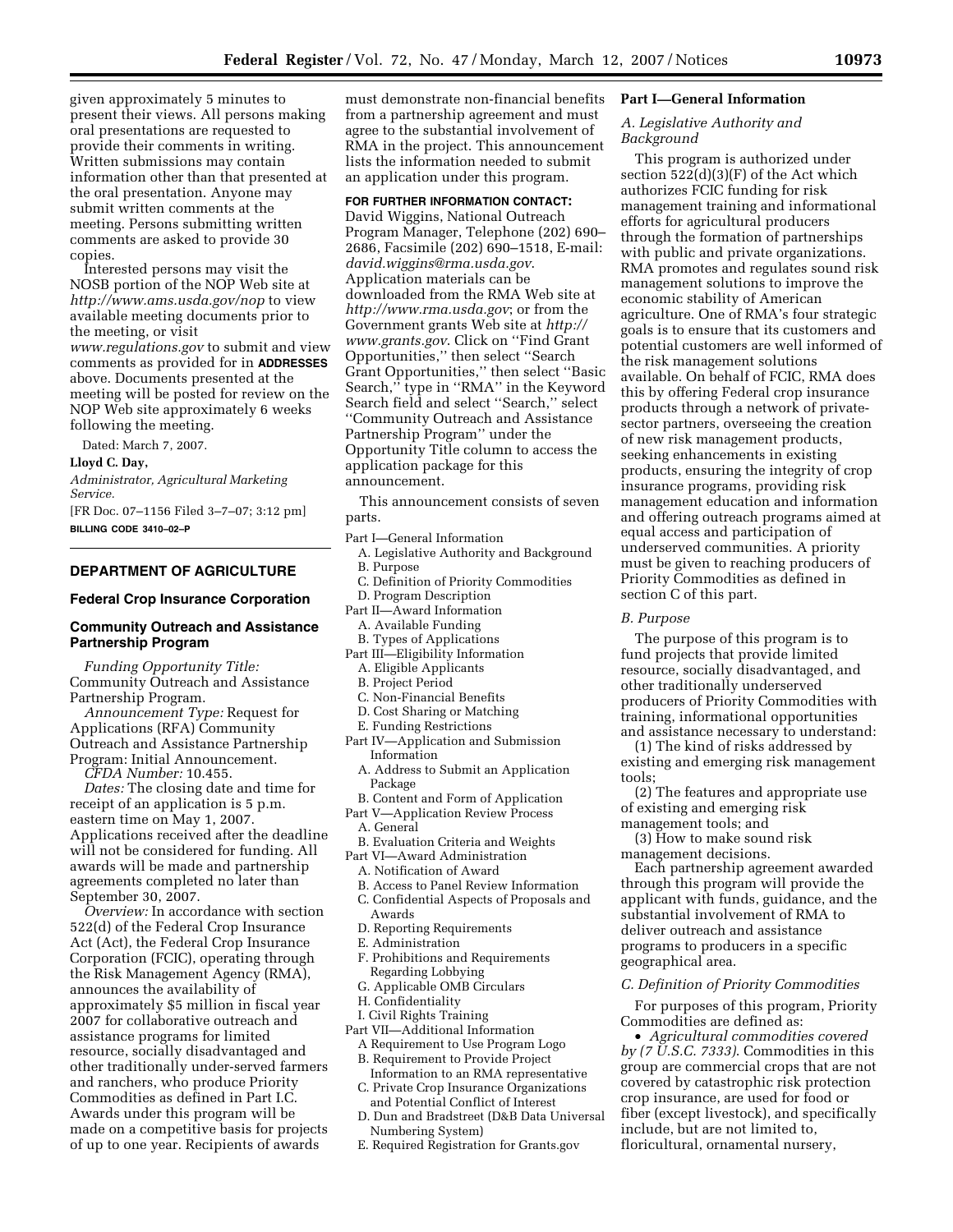Christmas trees, turf grass sod, aquaculture (including ornamental fish), and industrial crops.

• *Specialty crops*. Commodities in this group may or may not be covered under a Federal crop insurance plan and include, but are not limited to, fruits, vegetables, tree nuts, syrups, honey, roots, herbs, and highly specialized varieties of traditional crops.

• *Underserved commodities*. This group includes: (a) Commodities, including livestock, that are covered by a Federal crop insurance plan but for which participation in an area is below the national average; and (b) commodities, including livestock, with inadequate crop insurance coverage produced by limited resource, socially disadvantaged, and other traditionally underserved producers.

A project is considered as giving priority to Priority Commodities if the majority of the educational outreach and assistance activities are directed to limited resource, socially disadvantaged and other traditionally under-served producers of one or more of the three classes of commodities listed above or any combination of the three classes.

#### *D. Program Description*

This program will support a wide range of innovative outreach and assistance activities in farm management, financial management, marketing contracts, crop insurance and other existing and emerging risk management tools FCIC, working through RMA, will be substantially involved in the activities listed under paragraph 2. The applicant must identify specific ways in which RMA could have substantial involvement in the proposed outreach activity.

In addition to the specific, required activities listed under paragraph 1, the applicant may suggest other activities that would contribute directly to the purpose of this program. For any additional activity suggested, the applicant should identify the objective of the activity, the specific tasks required to meet the objective, specific time lines for performing the tasks, and specific responsibilities of the partners.

1. In conducting activities to achieve the purpose and goal of this program, award recipients will be required to perform the following activities:

• Develop and finalize a risk management outreach delivery plan that will contain the tasks needed to accomplish the purpose of this program, including a description of the manner in which various tasks for the project will be completed, the dates by which each task will be completed, and the partners that will have responsibility for each

task. Task milestones must be listed to ensure that progress can be measured at various stages throughout the life of the project. The plan must also provide for the substantial involvement of RMA in the project.

**Note:** All partnership agreements resulting from this announcement will include delivery plans in a table format. All applicants are strongly encouraged to refer to the table in the application package, when preparing a delivery plan and to use this format as part of the project description.

• Assemble risk management instructional materials appropriate for producers of Priority Commodities to be used in delivering education and information. This will include: (a) Gathering existing instructional materials that meet the local needs of producers of Priority Commodities; (b) identifying gaps in existing instructional materials; and (c) developing new materials or modifying existing instructional materials to fill existing gaps.

• Develop and conduct a promotional program. This program will include activities using the media, newsletters, publications, or other informational dissemination techniques that are designed to: (a) Raise awareness for risk management; (b) inform producers of the availability of risk management tools; and (c) inform producers of the training and informational opportunities being offered. Minority media and publications should also be used to achieve the broadest promotion of outreach opportunities for limited resource and socially disadvantaged farmers and ranchers possible.

• Deliver risk management training and informational opportunities to limited resource and socially disadvantaged agricultural producers and agribusiness professionals of Priority Commodities. This will include organizing and delivering educational activities using the instructional materials identified earlier. Activities should be directed primarily to agricultural producers, but may include those agribusiness professionals that have frequent opportunities to advise farmers on risk management.

• Document all outreach activities conducted under the partnership agreement and the results of such activities, including criteria and indicators used to evaluate the success of the program. The recipient will also be required to provide information to an RMA-selected contractor to evaluate all outreach activities and advise RMA as to the effectiveness of activities.

2. RMA will be responsible for the following activities:

• Review and approve in advance the recipient's project delivery plan.

• Collaborate with the recipient in assembling risk management materials for producers. This will include: (a) Reviewing and approving in advance all educational materials for technical accuracy; (b) serving on curriculum development workgroups; (c) providing curriculum developers with fact sheets and other risk management publications prepared by RMA; (d) advising the applicant on the materials available over the internet through the AgRisk Education Library; (e) advising the applicant on technical issues related to crop insurance instructional materials; and (f) advising the applicant on the use of the standardized design and layout formats to be used on program materials.

• Collaborate with the recipient on a promotional program for raising awareness of risk management and for informing producers of training and informational opportunities. This will include: (a) Reviewing and approving in advance all promotional plans, materials, and programs; (b) serving on workgroups that plan promotional programs; (c) advising the applicant on technical issues relating to the presentation of crop insurance products in promotional materials; and (d) participating, as appropriate, in media programs designed to raise general awareness or provide farmers with risk management education.

• Collaborate with the recipient on outreach activities to agricultural producers and agribusiness leaders. This will include: (a) Reviewing and approving in advance all producer and agribusiness educational delivery plans; (b) advising the applicant on technical issues related to the delivery of crop insurance education and information; and (c) assisting the applicant in informing crop insurance professionals about educational plans and scheduled meetings.

• Reviewing and approving recipient's documentation of risk management education and outreach activities.

### **Part II—Award Information**

#### *A. Available Funding*

The amount of funds available in FY 2007 for support of this program is approximately \$5 million dollars. There is no commitment by USDA/RMA to fund any particular project or to make a specific number of awards. No maximum or minimum funding levels have been established for individual projects or geographic locations. Applicants awarded a partnership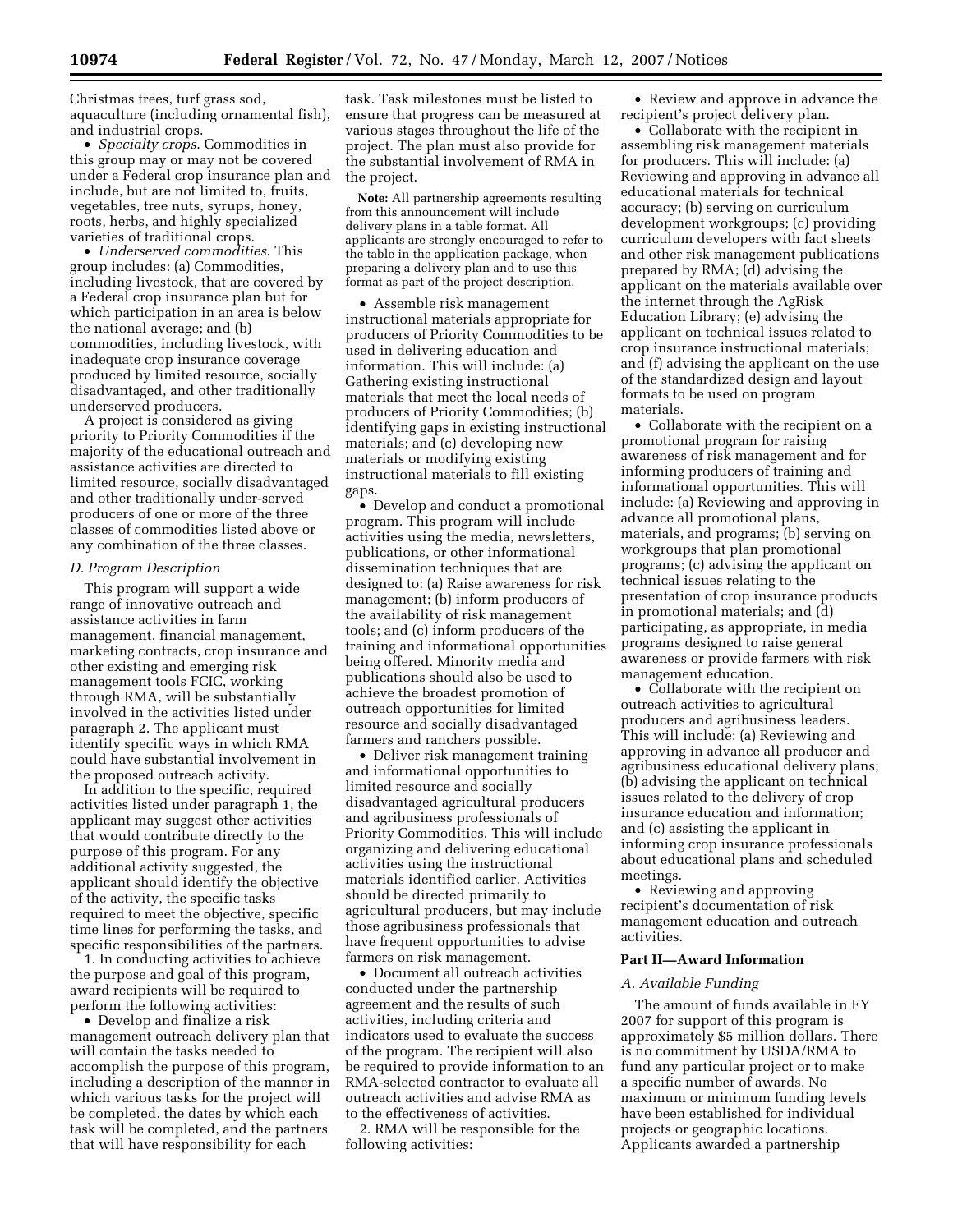agreement for an amount that is less than the amount requested may be required to modify their application to conform to the reduced amount before execution of the partnership agreement. It is expected that awards will be made approximately 120 days after the application deadline.

### *B. Types of Applications*

Applicants must specify whether the application is a new, renewal, or resubmitted application.

1. New Application—This is an application that was not been previously submitted to the RMA Outreach Program. All new applications will be reviewed competitively using the selection process and evaluation criteria described in this RFA.

2. Renewal Application—This is an application that requests additional funding for a project beyond the period that was approved in an original or amended award. Applications for renewed funding must contain the same information as required for new applications, and additionally must contain a Progress Report. Renewal applications must be received by the relevant due dates, will be evaluated in competition with other pending applications, and will be reviewed according to the same evaluation criteria as new applications.

3. Resubmitted Application—This is an application previously submitted to the RMA Outreach office, but was not funded. Resubmitted applications must be received by the relevant due dates, and will be evaluated in competition with other pending applications and will be reviewed according to the same evaluation criteria as new applications.

### **Part III—Eligibility/Funding**

### *A. Eligible Applicants*

Educational institutions, community based organizations, associations of farmers and ranchers, state departments of agriculture, and other non-profit organizations with demonstrated capabilities in developing and implementing risk management and other marketing options for priority commodities are eligible to apply. Individuals are not eligible applicants. Applicants are encouraged to form partnerships with other entities that complement, enhance, and/or increase the effectiveness and efficiency of the proposed project. Although an applicant may be eligible to compete for an award based on its status as an eligible entity, other factors may exclude an applicant from receiving Federal assistance under this program (*e.g.* debarment and suspension; a determination of nonperformance on a prior contract, cooperative agreement, grant or partnership; a determination of a violation of applicable ethical standards). Applications from ineligible or excluded persons will be rejected in their entirety.

#### *B. Project Period*

Each project will be funded for a period of up to one year from the project starting date for the activities described in this announcement.

### *C. Non-Financial Benefits*

To be eligible, applicants must also demonstrate that they will receive a non-financial benefit as a result of a partnership agreement. Non-financial benefits must accrue to the applicant and must include more than the ability to provide employment income to the applicant or for the applicant's employees or the community. The applicant must demonstrate that performance under the partnership agreement will further the specific mission of the applicant (such as providing research or activities necessary for graduate or other students to complete their educational program). Applications that do not demonstrate a non-financial benefit will be rejected.

# *D. Cost Sharing or Matching*

Cost sharing, matching, in-kind contribution, or cost participation is not required.

### *E. Funding Restrictions*

Indirect costs for projects submitted in response to this solicitation are limited to 10 percent of the total direct costs of the agreement. Partnership agreement funds may not be used to:

1. Plan, repair, rehabilitate, acquire, or construct a building or facility including a processing facility;

2. To purchase, rent, or install fixed equipment;

3. Repair or maintain privately owned vehicles;

4. Pay for the preparation of the partnership application;

5. Fund political activities;

6. Pay costs incurred prior to

receiving this partnership agreement; 7. Fund any activities prohibited in 7

CFR parts 3015 and 3019, as applicable.

# **Part IV—Application and Submission Information**

### *A. Address To Submit an Application Package*

The address for submissions is USDA/ RMA, Community Outreach, and Assistance Partnership Program, c/o William Buchanan, 1400 Independence Avenue, SW., Room 6709, Stop 0805,

Washington, DC 20250–0805. All applications must be submitted by the deadline. Late or incomplete applications will not be considered and will be returned to the applicant. Applications will be considered as meeting the announced deadline if they are received in the mailroom at the following address on or before the deadline. Applicants are cautioned that express, overnight mail or other delivery services do not always deliver as agreed. Applicants using the U.S. Postal Service should allow for the extra time for delivery due to the additional security measures that mail delivered to government offices in the Washington DC area now requires. Failure of the selected delivery services will not extend the deadline. Applicants are strongly encouraged to submit completed and signed application packages using overnight mail or delivery service to ensure timely receipt.

# *B. Content and Form of Application Submission*

1. *General*—Use the following guidelines to prepare an application. Each application must contain the following elements in the order indicated. Proper preparation of applications will assist reviewers in evaluating the merits of each application in a systematic, consistent fashion.

(a) Prepare the application on only one side of the page using standard size  $(8<sup>1</sup>/<sub>2</sub>'' \times 11'')$  white paper, one-inch margins, typed or word processed using no type smaller than 12 point font, and single or double spaced. Use an easily readable font face (*e.g.*, Geneva, Helvetica, Times Roman).

(b) Number each page of the application sequentially, starting with the Project Description, including the budget pages, required forms, and any appendices.

(c) Staple the application in the upper left-hand corner. Do not bind. An original and two copies of the completed and signed application (3 total) and one electronic copy (Microsoft Word format preferred) on compact disc or diskette must be submitted in one package. Only hard copies of OMB Standard Forms should be submitted. Do not include the standard forms on the diskette.

(d) Include original illustrations (photographs, color prints, etc.) in all copies of the application to prevent loss of meaning through poor quality reproduction.

2. *Application for Federal Assistance, OMB Standard Form 424*—Please complete this form in its entirety. The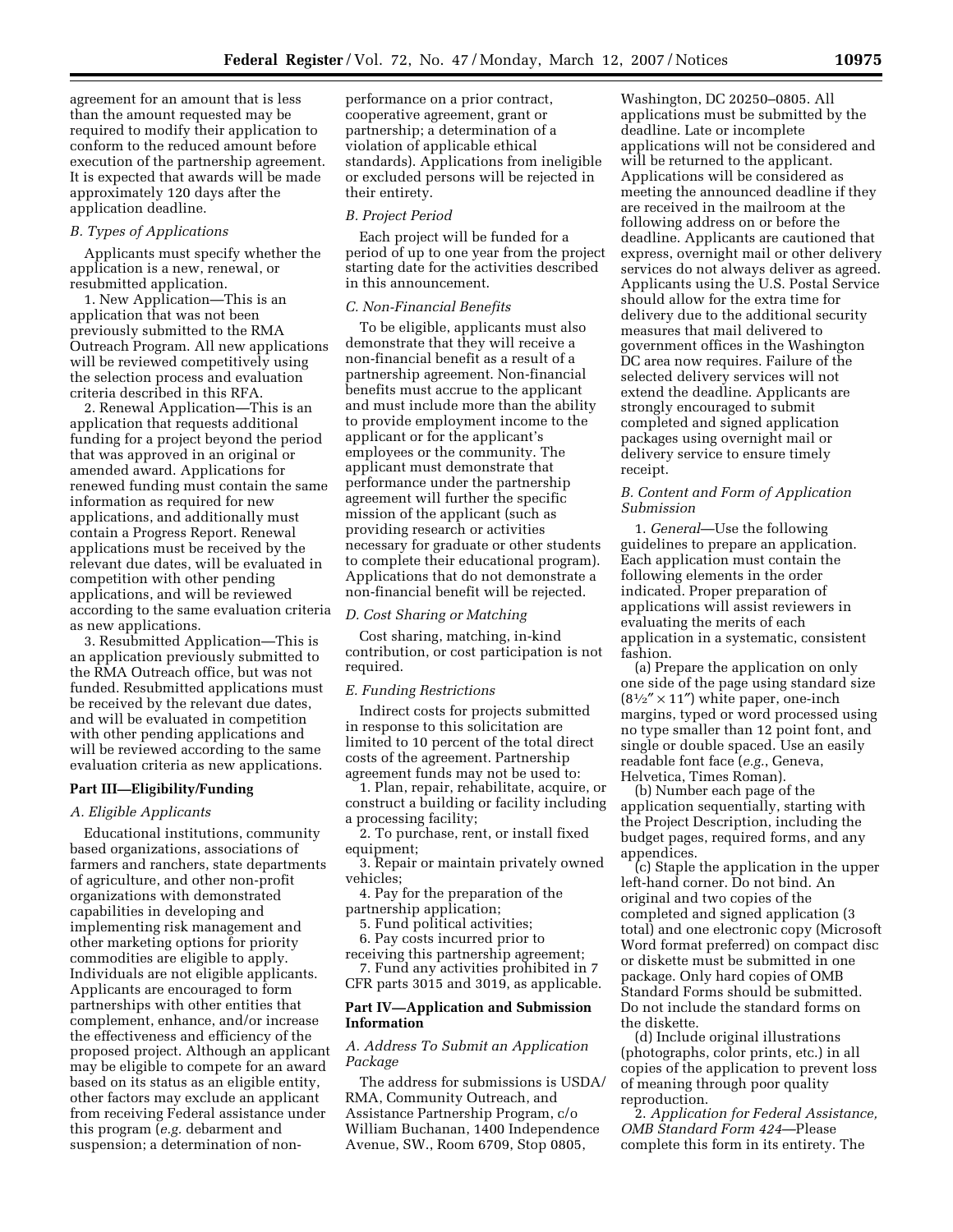original copy of the application must contain a pen-and-ink signature of the, authorized organizational representative (AOR), individual with the authority to commit the organization's time and other relevant resources to the project. The Catalog of Federal Domestic Assistance Number (block 10) is ''10– 455—Community Outreach and Assistance''.

3. *Table of Content*—Each application must contain a detailed Table of Contents immediately following OMB SF 424.

4. *Project Summary*—(Limited to one page, placed after the Table of Contents) The summary should be a selfcontained, specific description of the activity to be undertaken and should focus on: overall project goals(s) and supporting objectives; plans to accomplish project goals; and relevance of the project to the goals of the community outreach and assistance program.

5. *Progress Report*—(Limited to three pages, placed immediately after the Project Summary) Renewal applications of an existing project supported under the same program should include a clearly identified summary progress report describing the results to date. The progress report should contain a comparison of actual accomplishments with the goals established for the project.

6. *A Project Description*—(Limited to twenty-five single-sided pages) that describes the outreach project in detail, including the program delivery plan and a Statement of Work. The description should provide reviewers with sufficient information to effectively evaluate the merits of the application under the criteria contained in Part V. The description should include the circumstances giving rise to the proposed activity; a clear, concise statement of the objectives; the steps necessary to implement the program to attain the objectives; an evaluation plan for the activities; and a program delivery plan and statement of work that describes how the activities will be implemented and managed by the applicant.

The statement of work in table format should identify each objective and the key tasks to achieve the objective, the entity responsible for the task, the completion date, the task location, and RMA's role. Applicants are strongly encouraged to refer to the sample table in the application package, when preparing a delivery plan and to use this table format in that portion of the application narrative that addresses the delivery plan.

7. *Budget, OMB Standard Form 424– A,* ''Budget Information, Non-Construction Program''—Indirect costs allowed for projects submitted under this announcement will be limited to 10 percent of the total direct cost of the partnership or cooperative agreement. Applicants should include reasonable travel costs associated with attending at least two RMA designated two-day events, which will include a Project Directors' meeting and civil rights training.

8. *Budget Narrative*—A detailed narrative in support of the budget should show all funding sources and itemized costs for each line item contained on the SF–424A. All budget categories must be individually listed (with costs) in the same order as the budget and justified on a separate sheet of paper and placed immediately behind the SF–424A. There must be a detailed breakdown of all costs, including indirect costs. Include budget notes on each budget line item detailing how each line item was derived. Also provide a brief narrative description of any costs that may require explanation (i.e., why a specific cost may be higher than market costs). Only items or services that are necessary for the successful completion of the project will be funded as permitted under the Act, the applicable Federal Cost principles, and are not prohibited under any other Federal statute. Salaries of project personnel should be requested in proportion to the effort that they would devote to the project.

9. *Key Personnel*—The roles and responsibilities of each PD and/or collaborator should be clearly described; and the vitae of the PD and each co-PD, senior associate and other professional personnel.

10. *Collaborative Arrangements (including Letters of Support)*—If it will be necessary to enter into formal consulting or collaborative arrangements, such arrangements should be fully explained and justified. If the consultants or collaborators are known at the time of application, a vitae or resume should be provided. Evidence (*e.g.*, letter of support) should be included if the collaborators involved have agreed to render these services. Additional information on consultants and collaborators are required in the budget portion of the application.

11. *Current and Pending Support*— All applications must list all current public or private support to which personnel identified in the application have committed portions of their time, whether or not salary support for persons involved is included in the budget. An application that duplicates

or overlaps substantially with an application already reviewed and funded (or to be funded) by another organization or agency will not be funded under this program. The projects proposed for funding should be included in the pending section.

12. *Disclosure of Lobbying Activities, OMB Standard Form LLL*—All applications must contain a signed copy of this form (See Part VI (F)). Applicants who are not engaging in lobbying activities should write ''Not Applicable'' and sign the form.

13. *A completed and Signed ''Certification Regarding Debarment, Suspension, and Other Responsibility Matters (Primary Covered Transactions), AD 1047.*''

14. A completed and Signed ''Certifications Regarding Drug-Free Workplace, AD–1049.''

15. *Appendices* are allowed if they are directly germane to the proposed project.

#### *C. Acknowledgment of Applications*

Applications submitted by facsimile or through other electronic media (except grants.gov), regardless of the date or time of submission or the time of receipt, will not be considered and will be returned to the applicant. Receipt of applications will be acknowledged by e-mail, whenever possible. Therefore, applicants are encouraged to provide an e-mail address in the application. If an e-mail address is not indicated on an application, receipt will be acknowledged in writing. There will be no notification of incomplete, unqualified, or unfunded applications until the awards have been made. RMA will assign an identification number to the application when received. This number will be provided to applicants when the receipt of application is acknowledged. Applicants should reference the assigned identification number in all correspondence regarding the application.

If receipt of application is not acknowledged by RMA within 15 days of the submission deadline, the applicant should contact David Wiggins at (202) 690–2686 or electronically at *david.wiggins@rma.usda.gov.* 

### **Part V—Application Review Process**

#### *A. General*

Each application will be evaluated using a two-part process. First, each application will be screened by RMA personnel to ensure that it meets the requirements in this announcement. Applications that do not meet the requirements of this announcement or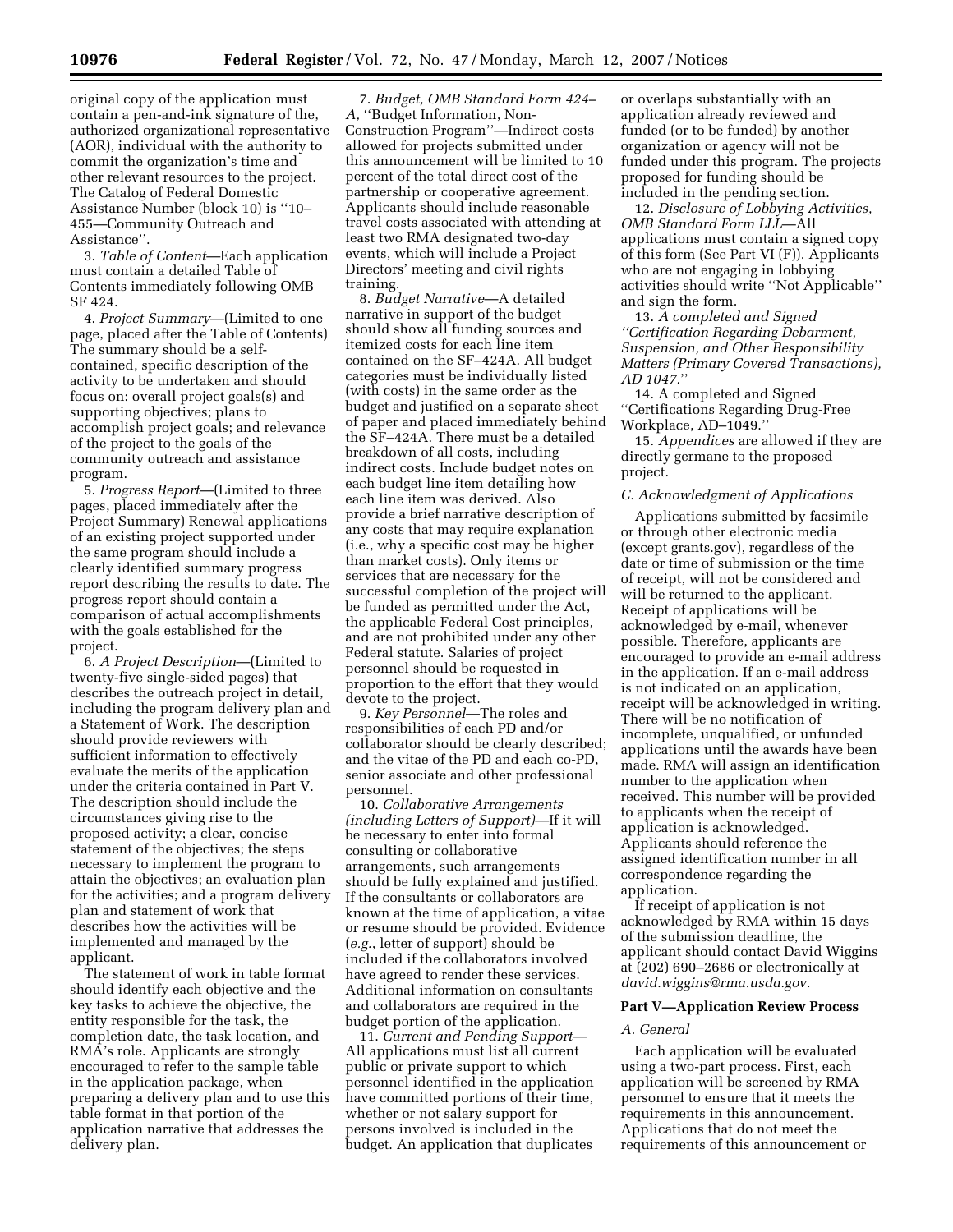are incomplete will not receive further consideration.

Second, a review panel will consider the merits of all applications that meet the requirements in the announcement. A panel of not less than three independent reviewers will evaluate each application. Reviewers will be drawn from USDA, other Federal agencies, and others representing public and private organizations, as needed. The project description and any appendices submitted by applicant will be used by the review panel to evaluate the merits of the project being proposed for funding. The panel will examine and score applications based on each of the four criteria contained in paragraph B of this part ''Evaluation Criteria and Weights''.

The panel will be looking for the specific elements listed with each criterion when evaluating the applications and scoring them. For each application, panel members will assign a point value up to the maximum for each criterion. After all reviewers have evaluated and scored each of the applications, the scores for the entire panel will be averaged to determine an application's final score.

After assigning points for each criterion, applications will be listed in initial rank order and presented, along with funding level recommendations, to the Manager of FCIC, who will make the final decision on awarding of a partnership agreement. Applications will then be funded in final rank order until all available funds have been expended. Applicants must score 50 points or more to be considered for funding. If there are unused remaining funds, RMA may conduct another round of competition through the announcement of another RFA.

An organization, or group of organizations in partnership, may apply for funding under other FCIC or RMA programs, in addition to the programs described in this announcement. However, if the Manager of FCIC determines that an application recommended for funding under this announcement is sufficiently similar to a project that has been funded or has been recommended to be funded under another FCIC or RMA education or outreach program, then the Manager may elect to not fund that application in whole or in part.

#### *B. Evaluation Criteria and Weights*

1. Project Benefits—Maximum 40 Points

The applicant must demonstrate that the project benefits to limited resource, socially disadvantaged and other traditionally underserved producers

warrant the funding requested. Applicants will be scored according to the extent they can: (a) Reasonably estimate the number of producers reached through the project; (b) justify the estimates with clear specifics related to the delivery plan; (c) identify the actions producers will likely be able to take as a result of the project; and (d) identify specific measures for evaluating the success of the project. Reviewers' scoring will be based on the scope and reasonableness of the applicants' estimate of the number of producers reached through the project, clear descriptions of specific expected project benefits for producers, and wellconstructed plans for measuring the project's effectiveness.

2. Project Management—Maximum 20 Points

The applicant must demonstrate an ability to implement sound and effective project management practices. Higher scores will be awarded to applicants that can demonstrate organizational skills, leadership; and experience in delivering services or programs using the appropriate language service, that assist limited resource, socially disadvantaged and other traditionally underserved producers. If the applicant has been a recipient of other Federal or other government grants, cooperative agreements, or contracts, the applicant must also detail that they have consistently complied with financial and program reporting and auditing requirements. Applicants that will employ, or have access to, personnel who have experience in directing agricultural programs or providing educations programs that benefit producers will receive higher rankings. Higher scores will be awarded to applicants with no more than two ongoing projects funded by RMA under this program in previous years.

3. Collaborative Partnering—Maximum 20 Points

The applicant must demonstrate experience and capacity to partner with and gain the support of other agencies, grower organizations, agribusiness professionals, and agricultural leaders to enhance the quality and effectiveness of the program. Applicants will receive higher scores to the extent that they can document and demonstrate: (a) That partnership commitments are in place for the express purpose of delivering the program in this announcement; (b) that the project will incorporate training on the benefits and implementation of the Adjusted Gross Revenue Lite (AGR– LITE) insurance coverage plan; (c) that the project promotes energy alternatives

for small farmers and ranchers; (d) that a broad and diverse group of farmers and ranchers will be reached; and (e) that a substantial effort has been made to partner with organizations that can meet the needs of producers that are small, have limited resources, are minorities, or are beginning farmers and ranchers.

### 4. Delivery Plan—Maximum 20 Points

The applicant must demonstrate that its program delivery plan is clear and specific. For each of the applicant's responsibilities contained in the description of the program, the applicant must demonstrate that it can identify specific tasks and provide reasonable time lines that further the purpose of this program. Applicants will obtain a higher score to the extent that the tasks of the project are specific, measurable, and reasonable, have specific periods for completion, relate directly to the required activities, the program objectives described in this announcement, and use the appropriate language service.

5. Diversity—Maximum 20 Points

Management reserves the right to award applications up to 20 additional points to promote the broadest geographic diversity.

### **Part VI—Award Administration**

## *A. Notification of Cooperative or Partnership Agreement Awards*

Following approval by the RMA awarding official, project leaders whose applications have been selected for funding will be notified. Within the limit of funds available for such a purpose, the awarding official of RMA shall enter into partnership agreements with applicants whose applications are judged to be most meritorious under the procedures set forth in this announcement. The agreements provide the amount of Federal funds for use in the project period, the terms, and conditions of the award and the time period for the project.

The effective date of the agreement is the date the agreement is executed by both parties. RMA will extend to award recipients, in writing, the authority to draw down funds for conducting the activities listed in the agreement. All funds provided to the applicant by FCIC must be expended solely for the purpose for which the funds are obligated in accordance with the approved agreement and budget, the regulations, the terms and conditions of the award, and the applicability of Federal cost principles. No commitment of Federal assistance beyond the project period is